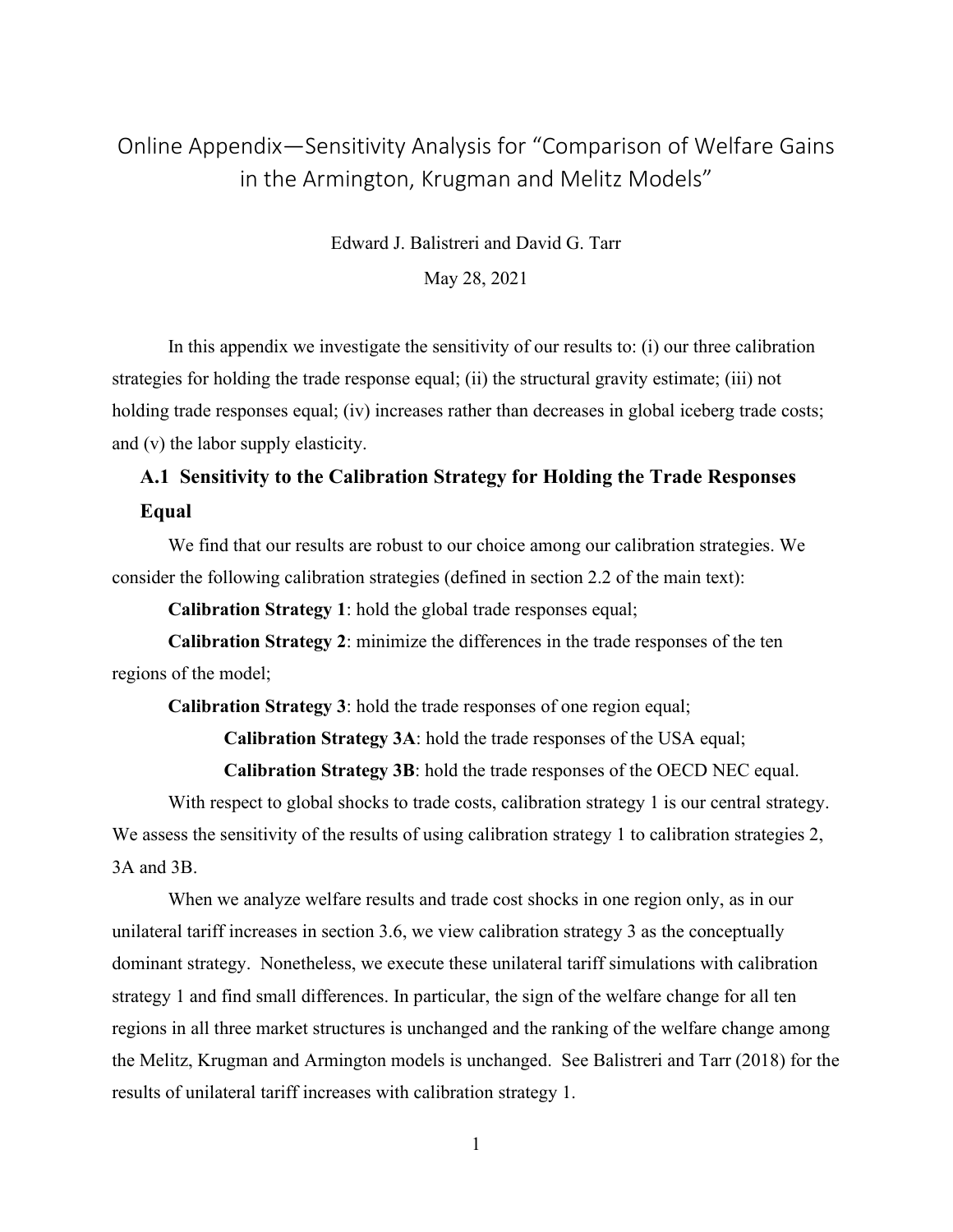For our global shock, we evaluate the sensitivity of the welfare results to both a shock of a global ten-percent reduction in iceberg trade costs and the shock of moving to global free trade. We employ our nine-sector, ten-region policy model, which we used for the results in table 4a (columns 4-6 and 13-15). *Since we continue to take the trade response from the Melitz model, results for the Melitz model are independent of the calibration strategy.*

First compare the results between calibration strategies 1 and 2. The results are in table A.1, Panels A and, B. Consider the comparison of our global results (or average for the world). In the Krugman model, under both calibration strategies, the results for the average for the world with either iceberg cost reductions or global free trade are identical. In the Armington model, calibration strategy 2 yields larger Armington trade elasticities, resulting in larger welfare estimates for all regions. The ratio of gains in Melitz (and Krugman) relative to Armington fall to  $M = (1.15)A$  for iceberg and  $M = (1.70)A$  for the global free trade scenario. This compares to  $M =$  $(1.20)$ *A* for iceberg and  $M = (2.08)$ *A* for global free trade under calibration strategy 1. But the ranking  $M > K > A$  is preserved and there are no sign changes in the welfare rankings of any region, except the Middle Income Region with iceberg cost changes.

We execute the iceberg cost decrease and global free trade scenarios in the ten-region model using calibration strategy 3A for the United States and calibration strategy 3B for OECD NEC. We display the results in Panel C for the United States and Panel D for the OECD NEC. Since calibration strategy 3A (3B) holds the trade responses of the United States (OECD NEC) equal, it is designed to assess how much of a difference it makes for the results for the United States (OECD NEC) compared to calibration strategy 1. In Panels A, C and D, we highlight in bold the results we compare.

For the Krugman model, the results for either the United States or the OECD NEC are very close. The maximum difference is one hundredth of a percent welfare change as a percent of consumption either with iceberg cost reductions or global free trade.

For the Armington model, with iceberg trade costs reductions, the results are also close for either the United States or the OECD NEC. With global free trade, due to lower Armington elasticities with calibration strategies 3A and 3B, the Armington welfare estimates are slightly lower in Panel C for the United States and Panel D for OECD NEC. Calibration strategies 3A and 3B in this case preserve and accentuate the differences in the welfare ranking of  $A<sub>r</sub> < K<sub>r</sub> < M<sub>r</sub>$ 

2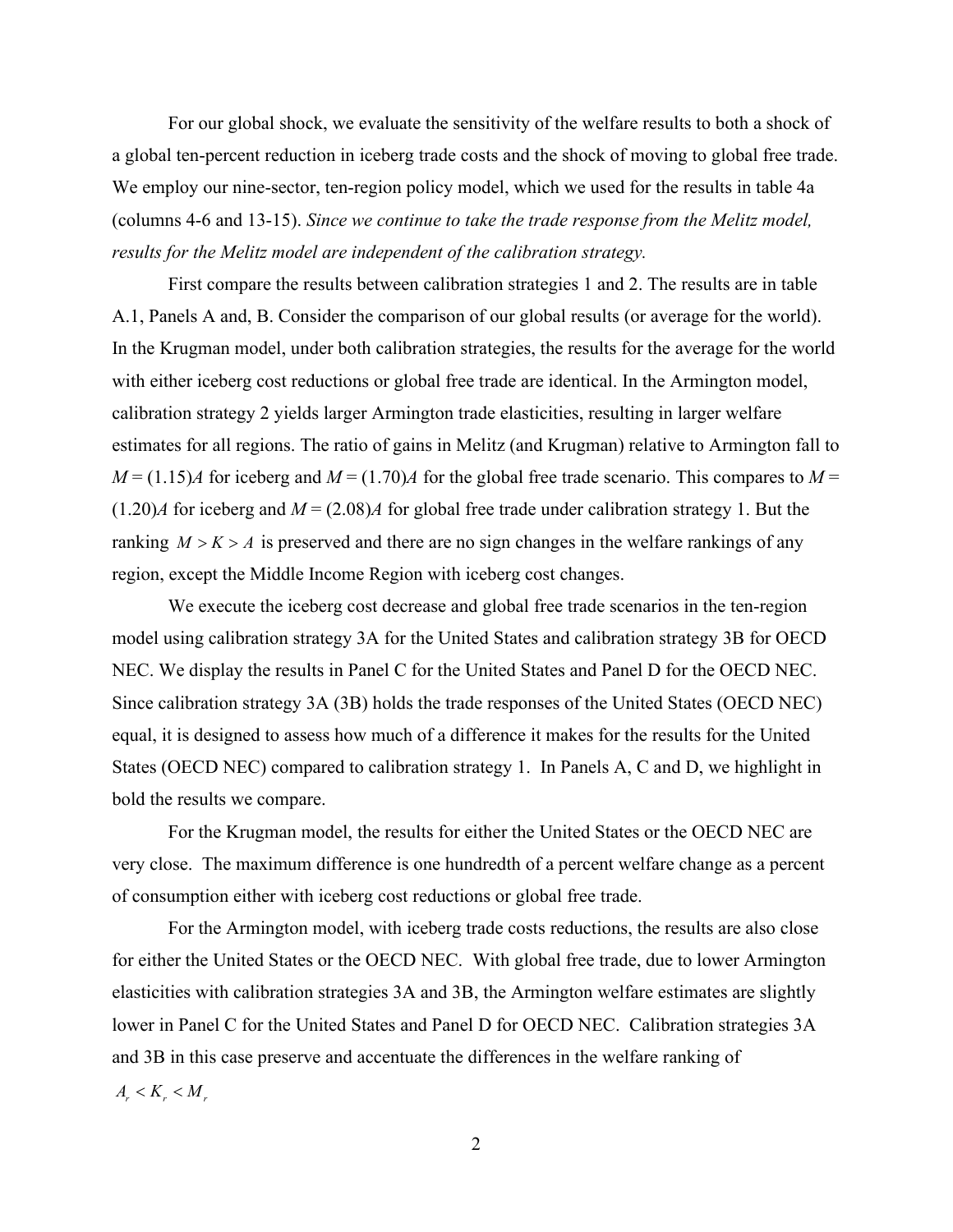### $K = (3.19)A$   $K = (2.83)A$  in Panel A. For these two largest regions of the

model, the results are robust between calibration strategies 1 and 3A or 3B.

## **Table A.1: Sensitivity to the Three Calibration Strategies of the Trade Response:**

# **Global Free Trade and Global Iceberg Cost Reduction Scenarios in the Nine-Sector Policy Model**

Iceberg costs scenario employs the model used for table 4a, columns 4-6; Global Free Trade scenario employs the model used for table 4a, columns 13-15; Results are Hicksian equivalent variation as a percent of consumption

|                       | Panel A: Calibration Strategy 1:<br>Hold the Global Trade Response Equal |        |                                                                    |                   |                                                                                 |                                                                    | Panel B: Calibration Strategy 2: Minimization of the Sum of the |        |                                                                    |                                                            |          |                                                                    |  |
|-----------------------|--------------------------------------------------------------------------|--------|--------------------------------------------------------------------|-------------------|---------------------------------------------------------------------------------|--------------------------------------------------------------------|-----------------------------------------------------------------|--------|--------------------------------------------------------------------|------------------------------------------------------------|----------|--------------------------------------------------------------------|--|
|                       |                                                                          |        |                                                                    |                   |                                                                                 |                                                                    |                                                                 |        |                                                                    | Squares of the Differences in the Regional Trade Responses |          |                                                                    |  |
|                       | 10% reduction in iceberg costs                                           |        | <b>Global Free Trade</b>                                           |                   |                                                                                 | 10% reduction in iceberg costs                                     |                                                                 |        | <b>Global Free Trade</b>                                           |                                                            |          |                                                                    |  |
|                       | Armington Krugman                                                        |        | Melitz                                                             | Armington Krugman |                                                                                 | Melitz                                                             | Armington Krugman                                               |        | Melitz                                                             | Armington Krugman                                          |          | Melitz                                                             |  |
| Region                |                                                                          |        | $\sigma^A = 6.04^*$ $\sigma^K = 5.55^*$ $\sigma^M = 5.0$ ; a=4.58* |                   |                                                                                 | $\sigma^A = 8.03^*$ $\sigma^K = 5.83^*$ $\sigma^M = 5.0$ ; a=4.58* |                                                                 |        | $\sigma^A$ = 6.75* $\sigma^K$ = 5.57* $\sigma^M$ =5.0; a=4.58*     |                                                            |          | $\sigma^A = 9.47^*$ $\sigma^K = 5.54^*$ $\sigma^M = 5.0$ ; a=4.58* |  |
| Australia-New Zealand | 3.32%                                                                    | 2.91%  | 2.96%                                                              | 0.58%             | 0.92%                                                                           | 1.04%                                                              | 3.43%                                                           | 2.92%  | 2.96%                                                              | 0.67%                                                      | 0.92%    | 1.04%                                                              |  |
| Canada                | 4.17%                                                                    | 4.97%  | 5.11%                                                              | 0.18%             | 0.46%                                                                           | 0.57%                                                              | 4.30%                                                           | 4.97%  | 5.11%                                                              | 0.23%                                                      | 0.48%    | 0.57%                                                              |  |
| China                 | 3.98%                                                                    | 5.25%  | 5.16%                                                              | 0.30%             | $-1.15%$                                                                        | $-2.17%$                                                           | 4.15%                                                           | 5.25%  | 5.16%                                                              | 0.34%                                                      | $-1.36%$ | $-2.17%$                                                           |  |
| Japan                 | 2.27%                                                                    | 3.13%  | 3.27%                                                              | 0.44%             | 1.33%                                                                           | 1.60%                                                              | 2.33%                                                           | 3.13%  | 3.27%                                                              | 0.50%                                                      | 1.37%    | 1.60%                                                              |  |
| Mexico-Chile-Peru     | 4.64%                                                                    | 4.99%  | 5.08%                                                              | $-0.05%$          | $-0.01%$                                                                        | 0.05%                                                              | 4.78%                                                           | 4.99%  | 5.08%                                                              | $-0.03%$                                                   | $-0.01%$ | 0.05%                                                              |  |
| Low Income NEC        | 7.13%                                                                    | 11.64% | 12.72%                                                             | $-0.19%$          | 0.64%                                                                           | 0.90%                                                              | 7.43%                                                           | 11.63% | 12.72%                                                             | $-0.02%$                                                   | 0.73%    | 0.90%                                                              |  |
| Middle Income NEC     | 3.71%                                                                    | 3.74%  | 3.79%                                                              | $-0.21%$          | 0.02%                                                                           | 0.16%                                                              | 3.88%                                                           | 3.74%  | 3.79%                                                              | $-0.17%$                                                   | 0.05%    | 0.16%                                                              |  |
| <b>OECD NEC</b>       | 2.55%                                                                    | 3.17%  | 3.28%                                                              | 0.43%             | 1.21%                                                                           | 1.37%                                                              | 2.65%                                                           | 3.17%  | 3.28%                                                              | 0.51%                                                      | 1.24%    | 1.37%                                                              |  |
| Philippines           | 5.22%                                                                    | 6.30%  | 6.59%                                                              | 0.14%             | 0.49%                                                                           | 0.69%                                                              | 5.40%                                                           | 6.31%  | 6.59%                                                              | 0.17%                                                      | 0.54%    | 0.69%                                                              |  |
| <b>United States</b>  | 2.06%                                                                    | 2.31%  | 2.37%                                                              | 0.37%             | 0.40%                                                                           | 0.48%                                                              | 2.13%                                                           | 2.31%  | 2.37%                                                              | 0.41%                                                      | 0.41%    | 0.48%                                                              |  |
| average for the World | 2.96%                                                                    | 3.47%  | 3.55%                                                              | 0.24%             | 0.48%                                                                           | 0.51%                                                              | 3.08%                                                           | 3.47%  | 3.55%                                                              | 0.30%                                                      | 0.48%    | 0.51%                                                              |  |
|                       |                                                                          |        |                                                                    |                   |                                                                                 |                                                                    |                                                                 |        |                                                                    |                                                            |          |                                                                    |  |
|                       |                                                                          |        | Panel C: Calibration Strategy 3:                                   |                   |                                                                                 |                                                                    | Panel D: Calibration Strategy 3:                                |        |                                                                    |                                                            |          |                                                                    |  |
|                       |                                                                          |        |                                                                    |                   | Hold the Trade Response Equal for the United States<br><b>Global Free Trade</b> |                                                                    |                                                                 |        |                                                                    | Hold the Trade Response Equal for the OECD NEC Region      |          |                                                                    |  |
|                       |                                                                          |        | 10% reduction in iceberg costs                                     |                   |                                                                                 |                                                                    |                                                                 |        | 10% reduction in iceberg costs                                     | <b>Global Free Trade</b>                                   |          |                                                                    |  |
|                       | Armington Krugman                                                        |        | <b>Melitz</b>                                                      | Armington Krugman |                                                                                 | <b>Melitz</b>                                                      | Armington Krugman                                               |        | <b>Melitz</b>                                                      | Armington Krugman                                          |          | Melitz                                                             |  |
| Region                |                                                                          |        | $\sigma^A$ = 6.03* $\sigma^K$ = 5.50* $\sigma^M$ =5.0; a=4.58*     |                   |                                                                                 | $\sigma^A = 6.92^*$ $\sigma^K = 5.38^*$ $\sigma^M = 5.0$ ; a=4.58* |                                                                 |        | $\sigma^A = 5.87^*$ $\sigma^K = 5.54^*$ $\sigma^M = 5.0$ ; a=4.58* |                                                            |          | $\sigma^A$ = 7.17* $\sigma^K$ = 5.72* $\sigma^M$ =5.0; a=4.58*     |  |
| Australia-New Zealand | 3.32%                                                                    | 2.90%  | 2.96%                                                              | 0.52%             | 0.92%                                                                           | 1.04%                                                              | 3.30%                                                           | 2.91%  | 2.96%                                                              | 0.53%                                                      | 0.92%    | 1.04%                                                              |  |
| Canada                | 4.16%                                                                    | 4.96%  | 5.11%                                                              | 0.14%             | 0.49%                                                                           | 0.57%                                                              | 4.13%                                                           | 4.97%  | 5.11%                                                              | 0.15%                                                      | 0.47%    | 0.57%                                                              |  |
| China                 | 3.98%                                                                    | 5.24%  | 5.16%                                                              | 0.28%             | $-1.48%$                                                                        | $-2.17%$                                                           | 3.94%                                                           | 5.25%  | 5.16%                                                              | 0.29%                                                      | $-1.22%$ | $-2.17%$                                                           |  |
| Japan                 | 2.27%                                                                    | 3.13%  | 3.27%                                                              | 0.40%             | 1.39%                                                                           | 1.60%                                                              | 2.25%                                                           | 3.13%  | 3.27%                                                              | 0.41%                                                      | 1.35%    | 1.60%                                                              |  |
| Mexico-Chile-Peru     | 4.64%                                                                    | 4.98%  | 5.08%                                                              | $-0.07%$          | $-0.01%$                                                                        | 0.05%                                                              | 4.61%                                                           | 4.98%  | 5.08%                                                              | $-0.07%$                                                   | $-0.01%$ | 0.05%                                                              |  |
| Low Income NEC        | 7.13%                                                                    | 11.65% | 12.72%                                                             | $-0.32%$          | 0.79%                                                                           | 0.90%                                                              | 7.06%                                                           | 11.64% | 12.72%                                                             | $-0.29%$                                                   | 0.67%    | 0.90%                                                              |  |
| Middle Income NEC     | 3.71%                                                                    | 3.73%  | 3.79%                                                              | $-0.24%$          | 0.06%                                                                           | 0.16%                                                              | 3.67%                                                           | 3.74%  | 3.79%                                                              | $-0.23%$                                                   | 0.03%    | 0.16%                                                              |  |
| <b>OECD NEC</b>       | 2.55%                                                                    | 3.17%  | 3.28%                                                              | 0.37%             | 1.26%                                                                           | 1.37%                                                              | 2.53%                                                           | 3.17%  | 3.28%                                                              | 0.38%                                                      | 1.22%    | 1.37%                                                              |  |
| Philippines           | 5.22%                                                                    | 6.30%  | 6.59%                                                              | 0.12%             | 0.57%                                                                           | 0.69%                                                              | 5.18%                                                           | 6.30%  | 6.59%                                                              | 0.13%                                                      | 0.51%    | 0.69%                                                              |  |
| <b>United States</b>  | 2.06%                                                                    | 2.30%  | 2.37%                                                              | 0.33%             | 0.41%                                                                           | 0.48%                                                              | 2.05%                                                           | 2.31%  | 2.37%                                                              | 0.34%                                                      | 0.40%    | 0.48%                                                              |  |
| average for the World | 2.96%                                                                    | 3.47%  | 3.55%                                                              | 0.20%             | 0.48%                                                                           | 0.51%                                                              | 2.94%                                                           | 3.47%  | 3.55%                                                              | 0.21%                                                      | 0.48%    | 0.51%                                                              |  |

\* See table 3a for definitions of the elasticity parameters.

**Source: Authors' estimates.**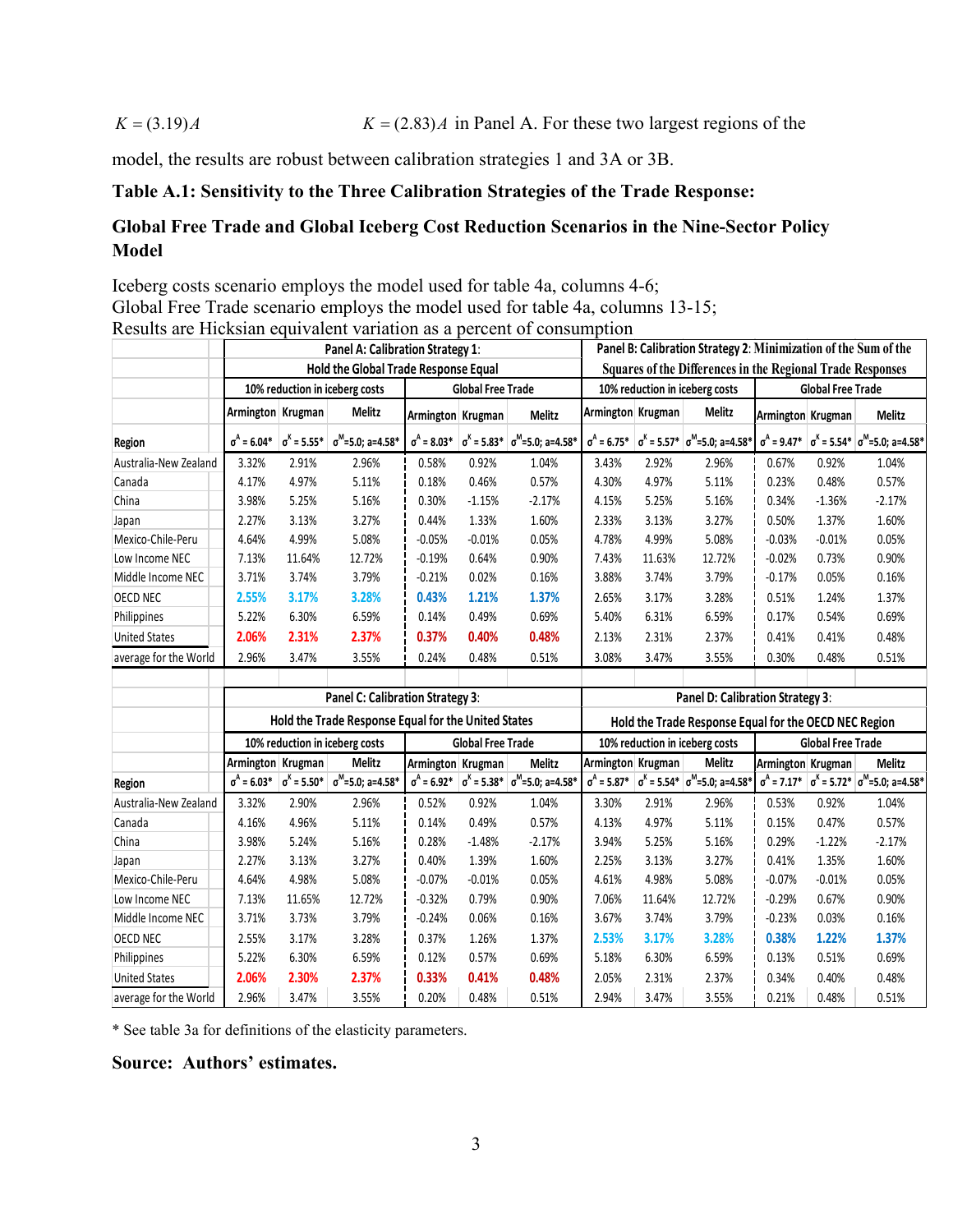#### **A.2 Sensitivity to the Trade Response**

The key parameters that impact the trade response in the Melitz model are the Pareto shape parameter and the Dixit-Stiglitz elasticity. We conduct sensitivity on these parameters separately in our global free trade scenario based on the nine-sector model with labor-leisure choice and initial tariffs.

For the high and low values of the Pareto shape parameter, *a*, we take plus and minus two standard deviations from the mean of the preferred probability distribution estimated by Balistreri *et al.* (2011). Regarding sensitivity to the Dixit-Stiglitz elasticity, for a solution to the Melitz model with an untruncated above Pareto distribution of productivities, we must have  $a > \sigma^M - 1$ . Given our central values of 4.58 for the Pareto shape parameter, the upper bound on  $\sigma^M$  must be less than 5.58.<sup>[1](#page-3-0)</sup> Since 5.0 is the central Dixit-Stiglitz elasticity, we take plus and minus 0.5 for the Dixit-Stiglitz elasticity in our sensitivity analysis. We adjust the elasticities in our Armington and Krugman models to achieve equal trade responses consistent with the Melitz model.

The detailed results are in tables A.2A and A.2B. As expected, a larger trade response leads to larger welfare gains for the world; but the differences from the estimates of the central elasticities are not large (a maximum difference of eight percent of their central values for the average for the world in any market structure). Regarding the sensitivity of our welfare comparisons, we see that the welfare ranking across the three market structures in our central trade response case is unchanged in all but one of the 120 pairwise welfare comparisons in the high and low trade responses cases.<sup>[2](#page-3-1)</sup>

<span id="page-3-0"></span><sup>&</sup>lt;sup>1</sup> As a matter of computation, the Melitz models fail to solve reliability as the value of the Pareto shape parameter approaches  $\sigma^M$  − 1 from above.

<span id="page-3-1"></span><sup>&</sup>lt;sup>2</sup> In table A.2B for the Low-Income Region the ranking between the Krugman and Melitz model changes between the central and high trade response cases.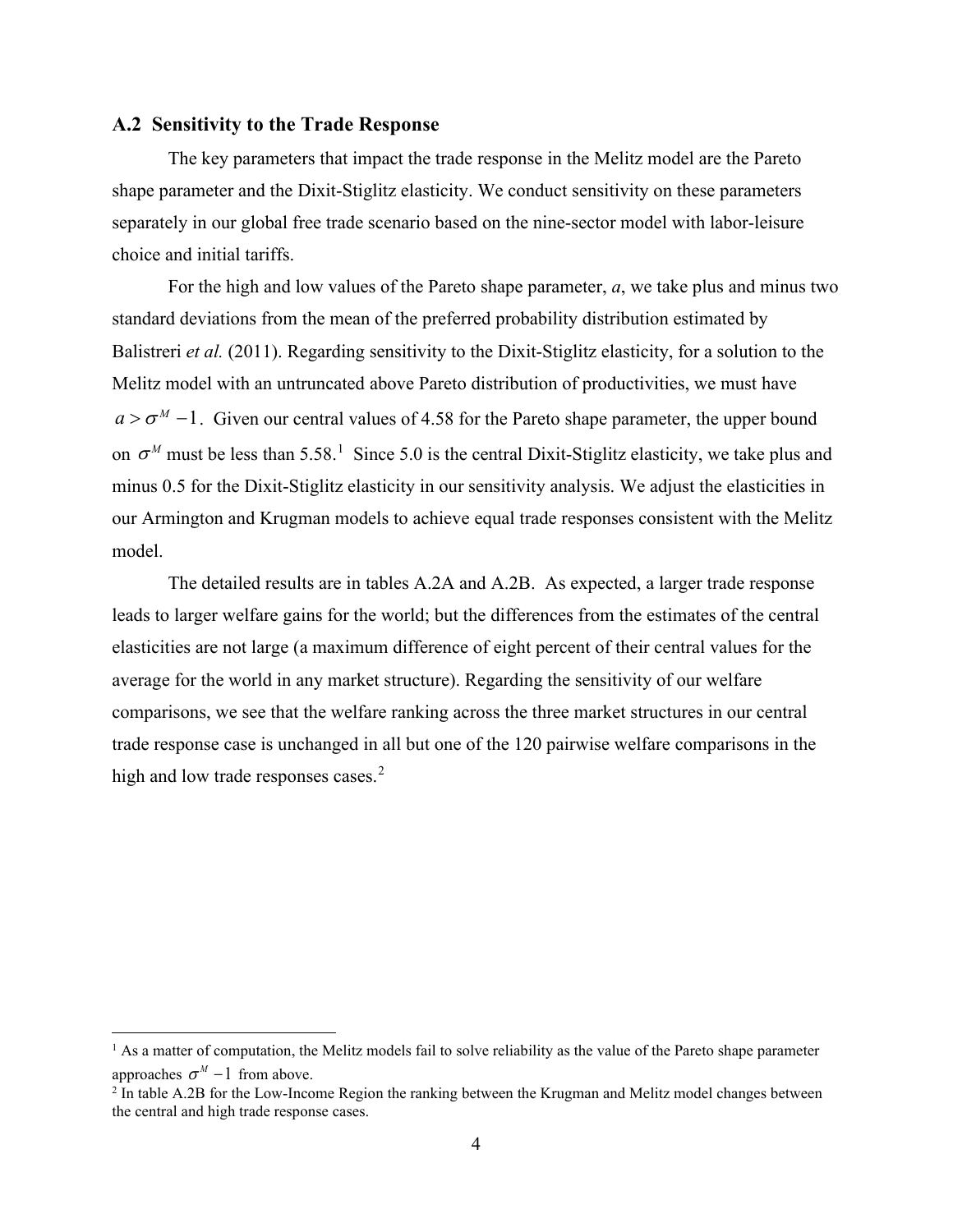**Table A.2: Sensitivity of the Global Free Trade Welfare Results to a Change in the Trade Response**\* All results in the Model with Nine-Sectors, Three Primary Factors with Labor-Leisure Choice and Trade Imbalances. Results are Hicksian Equivalent Variation as a Percent of Consumption.

|                                        | Low trade response |         |         |           | Central trade response |               | High trade response |          |               |
|----------------------------------------|--------------------|---------|---------|-----------|------------------------|---------------|---------------------|----------|---------------|
|                                        | Armington          | Krugman | Melitz  | Armington | Krugman                | <b>Melitz</b> | Armington           | Krugman  | <b>Melitz</b> |
| Pareto shape parameter (a)             |                    |         | 4.13    |           |                        | 4.58          |                     |          | 5.03          |
| Armington or Dixit-Stiglitz elasticity | 7.53               | 5.2     | 5.      | 8.03      | 5.83                   | 5             | 8.51                | 6.38     | 5.            |
| change in global trade share           | 1.82%              | 1.82%   | 1.82%   | 1.99%     | 1.99%                  | 1.99%         | 2.15%               | 2.15%    | 2.15%         |
| <b>Region</b>                          |                    |         |         |           |                        |               |                     |          |               |
| Australia-New Zealand                  | 0.5%               | 0.92%   | 0.95%   | 0.6%      | 0.9%                   | 1.0%          | 0.6%                | 0.9%     | 1.1%          |
| Canada                                 | 0.2%               | 0.50%   | 0.53%   | 0.2%      | 0.5%                   | 0.6%          | 0.2%                | 0.4%     | 0.6%          |
| China                                  | 0.3%               | $-1.6%$ | $-1.9%$ | 0.3%      | $-1.2%$                | $-2.2%$       | 0.3%                | $-0.9%$  | $-2.4%$       |
| Japan                                  | 0.4%               | 1.4%    | 1.5%    | 0.4%      | 1.3%                   | 1.6%          | 0.5%                | 1.3%     | 1.7%          |
| Mexico-Chile-Peru                      | $-0.1%$            | 0.00%   | 0.02%   | $-0.1%$   | 0.0%                   | 0.1%          | $-0.05%$            | $-0.02%$ | 0.1%          |
| Low Income NEC                         | $-0.2%$            | 0.86%   | 0.95%   | $-0.2%$   | 0.6%                   | 0.9%          | $-0.1%$             | 0.5%     | 0.8%          |
| Middle Income NEC                      | $-0.2\%$           | 0.08%   | 0.12%   | $-0.2%$   | 0.0%                   | 0.2%          | $-0.2%$             | $0.0\%$  | 0.2%          |
| OECD NEC                               | 0.4%               | 1.28%   | 1.32%   | 0.4%      | 1.2%                   | 1.4%          | 0.5%                | 1.2%     | 1.4%          |
| Philippines                            | 0.1%               | 0.6%    | 0.7%    | 0.1%      | 0.5%                   | 0.7%          | 0.1%                | 0.4%     | 0.7%          |
| <b>United States</b>                   | $0.4\%$            | 0.4%    | 0.4%    | $0.4\%$   | 0.4%                   | 0.5%          | 0.4%                | $0.4\%$  | 0.5%          |
| average for the World                  | 0.2%               | 0.5%    | 0.5%    | 0.2%      | 0.48%                  | 0.51%         | 0.3%                | 0.48%    | 0.53%         |

**A.2A: Change in the Pareto Shape Parameter\*\***

**\***The trade response is the change in the global trade share, defined above as <sup>1</sup><sup>−</sup> <sup>λ</sup>*<sup>W</sup>* . It is calculated in the Melitz model; then the Dixit-Stiglitz and Armington elasticities are adjusted in the Krugman and Armington models such that the trade responses are equal in the three market structures.

**\*\***For the high and low value of the Pareto shape parameter, we take plus and minus two standard deviations from the mean of the preferred distribution estimated by Balistreri et al. (2011).

#### **A.2B. Change in the Dixit-Stiglitz Elasticity of Substitution**

|                                        | High trade response |         |               | Central trade response |         |               | Low trade response |          |               |
|----------------------------------------|---------------------|---------|---------------|------------------------|---------|---------------|--------------------|----------|---------------|
|                                        | Armington           | Krugman | <b>Melitz</b> | Armington              | Krugman | <b>Melitz</b> | Armington          | Krugman  | <b>Melitz</b> |
| Pareto shape parameter (a)             |                     |         | 4.58          |                        |         | 4.58          |                    |          | 4.58          |
| Armington or Dixit-Stiglitz elasticity | 8.25                | 6.08    | 4.5           | 8.03                   | 5.83    | 5             | 7.86               | 5.63     | 5.5           |
| change in global trade share           | 2.06%               | 2.06%   | 2.06%         | 1.99%                  | 1.99%   | 1.99%         | 1.93%              | 1.93%    | 1.93%         |
| Region                                 |                     |         |               |                        |         |               |                    |          |               |
| Australia-New Zealand                  | 0.6%                | 0.9%    | 1.2%          | 0.6%                   | 0.9%    | 1.0%          | 0.6%               | 0.92%    | 0.93%         |
| Canada                                 | 0.2%                | 0.5%    | 0.7%          | 0.2%                   | 0.5%    | 0.6%          | 0.2%               | 0.47%    | 0.49%         |
| China                                  | 0.3%                | $-1.0%$ | $-3.8%$       | 0.3%                   | $-1.2%$ | $-2.2%$       | 0.3%               | $-1.3%$  | $-1.4%$       |
| Japan                                  | 0.4%                | 1.3%    | 1.9%          | 0.4%                   | 1.3%    | 1.6%          | 0.4%               | 1.36%    | 1.39%         |
| Mexico-Chile-Peru                      | $-0.05%$            | $0.0\%$ | 0.1%          | $-0.05%$               | $0.0\%$ | 0.1%          | $-0.06%$           | $-0.01%$ | 0.00%         |
| Low Income NEC                         | $-0.2%$             | 0.6%    | 0.2%          | $-0.2%$                | 0.6%    | 0.9%          | $-0.2%$            | 0.70%    | 0.75%         |
| Middle Income NEC                      | $-0.2%$             | $0.0\%$ | 0.4%          | $-0.2%$                | 0.0%    | 0.2%          | $-0.2%$            | 0.0%     | 0.1%          |
| OECD NEC                               | 0.4%                | 1.2%    | 1.6%          | 0.4%                   | 1.2%    | 1.4%          | 0.4%               | 1.23%    | 1.25%         |
| Philippines                            | 0.1%                | 0.5%    | 1.0%          | 0.1%                   | 0.5%    | 0.7%          | 0.1%               | 0.52%    | 0.55%         |
| <b>United States</b>                   | 0.4%                | 0.4%    | 0.6%          | 0.4%                   | 0.4%    | 0.5%          | 0.4%               | 0.40%    | 0.42%         |
| average for the World                  | 0.251%              | 0.479%  | 0.510%        | 0.242%                 | 0.478%  | 0.505%        | 0.236%             | 0.477%   | 0.481%        |

**Source: Authors' Estimates**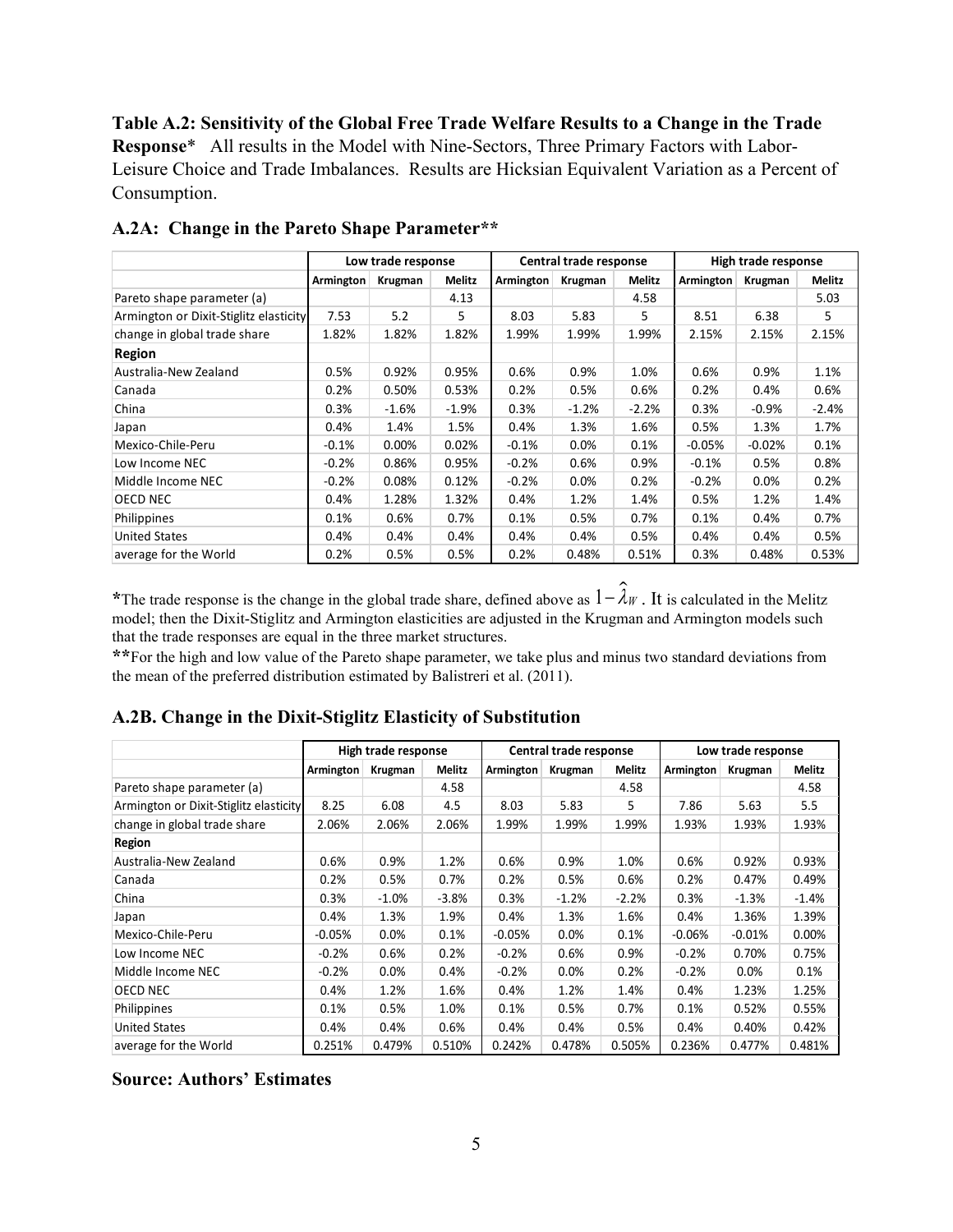#### **A.3 Sensitivity to NOT Holding the Trade Responses Equal**

To assess the quantitative importance of holding the trade responses equal, we reestimated all scenarios with global iceberg cost reductions without holding trade responses equal. Given our estimate of the trade elasticity from gravity of  $\varepsilon = 4.58$ , we solve for the estimate of the Dixit-Stiglitz elasticity of substation  $\sigma$  from the elasticity equation derived by Costinot and Rodriguez-Clare (2014) in the one-sector model (see section 2.1 of the main text). In particular, we have:  $\varepsilon + 1 = \sigma = 5.58$ . Then we take  $\sigma^A = \sigma^K = 5.58$  in all models. These values hold trade responses equal in the one-sector model, but not in multi-sector models. The relative welfare gains are presented in table 5, columns 6-9 of the main text. In all multi-sector models, there are larger differences between the Armington model and the monopolistic competition models, i.e., *M/A* and *K/A* are larger when the trade responses are not equal.

These results show that holding trade responses equal reduces the estimated welfare gains of the Melitz model relative to the Krugman and Armington models and similarly reduces the estimated welfare gains of the Krugman model relative to the Armington model. Therefore, holding trade responses equal raises the bar for the Melitz model to obtain the largest estimated welfare gains of the three market structures from a reduction in trade costs. Nonetheless, when we hold trade responses equal, we find that the Melitz model yields the largest global gains from global trade cost reductions in all our models beyond the first two stylized one-sector models summarized in table 6. A similar comment applies to the comparison between the Krugman and Armington models.

#### **A.4. Symmetry of the Welfare Costs to Trade Cost Increases**

While holding trade responses equal, we executed a ten-percent global *increase* in iceberg trade costs in all 14 models in which we executed global decreases in iceberg trade costs. The results preserve the symmetry with trade cost decreases of the *qualitative* ranking that  $|M| > |K| > |A|$  in all model variants. Further, the *quantitative* values of  $|K| / |A|$  and  $|M| / |A|$  are close to being symmetric with iceberg cost decreases. We compare the values of  $|K|/|A|$  and  $|M|/|A|$  when iceberg costs increase to these ratios when global iceberg costs decrease in the same 14 models. The results are in table A.3. We find these values are within 2/100<sup>th</sup> in 21 of the 26 cases with a maximum difference of 08/100<sup>th</sup>.

6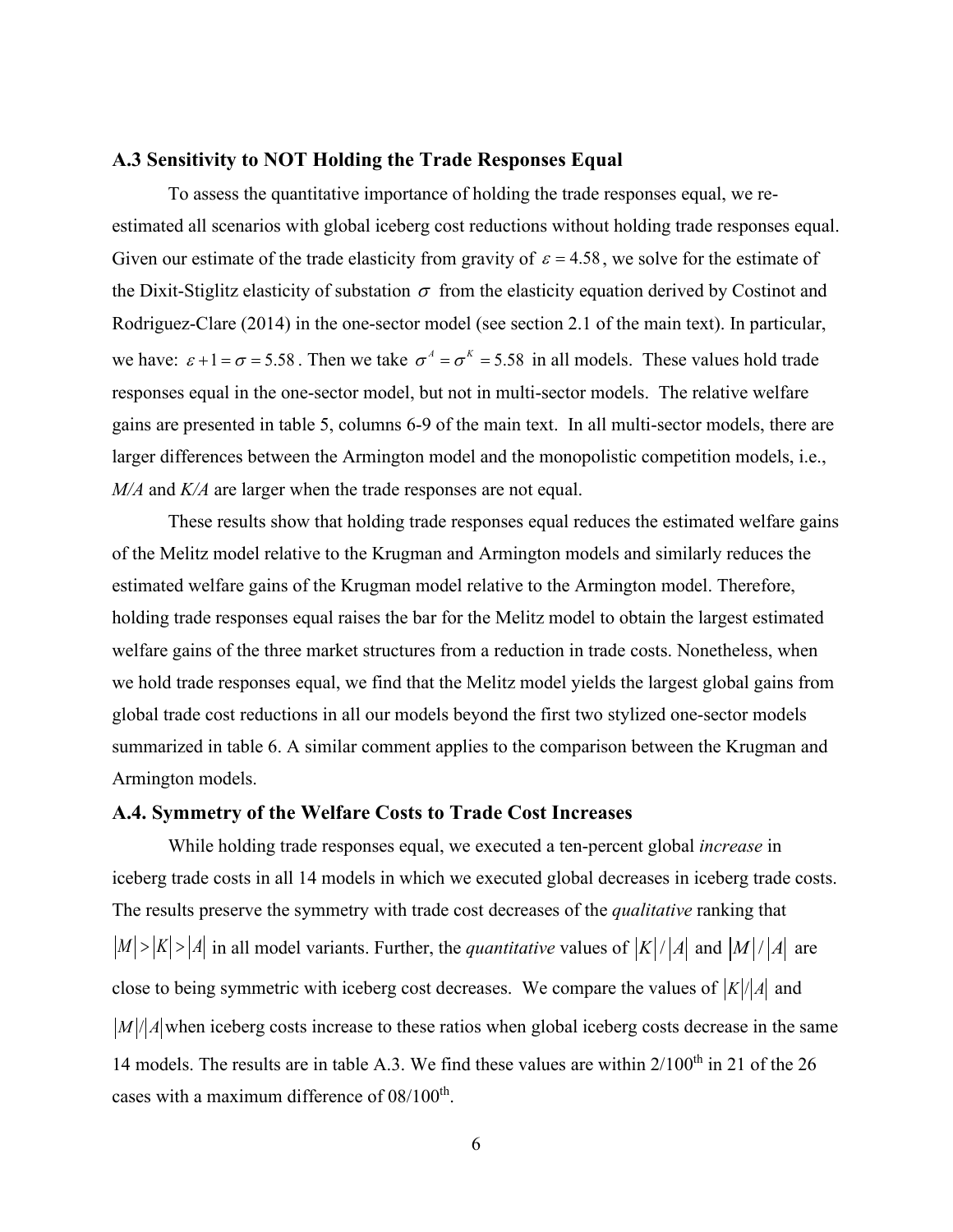## **Table A.3 Sensitivity to Global Iceberg Trade Cost Increases Rather than Decreases**

Welfare Gains are Aggregated Equivalent Variation as a Percent of Consumption for the World from a change in global iceberg trade costs.

| Armington model welfare gains are indexed at one.                             | $\mathbf{1}$                     | $\overline{2}$                              | 3                       | 4                                    | 5            | 6                                                                   |  |
|-------------------------------------------------------------------------------|----------------------------------|---------------------------------------------|-------------------------|--------------------------------------|--------------|---------------------------------------------------------------------|--|
| All models contain ten heterogeneous endogenous regions                       |                                  | <b>Trade Responses Held Constant</b>        |                         | <b>Trade Responses Held Constant</b> |              |                                                                     |  |
|                                                                               | 10% Global Iceberg Cost Decrease |                                             |                         | 10% Global Iceberg Cost Increase     |              |                                                                     |  |
| <b>Model Assumption</b>                                                       | Armington                        | Krugman                                     | <b>Melitz</b>           | Armington                            | Krugman      | <b>Melitz</b>                                                       |  |
| I. Iceberg Trade Costs Change                                                 |                                  | $\sigma^A$ = adjusted $\sigma^K$ = adjusted | $\sigma^M$ =5.0; a=4.58 |                                      |              | $\sigma^A$ = adjusted $\sigma^K$ = adjusted $\sigma^M$ =5.0; a=4.58 |  |
| I. Global 10% Reduction in Iceberg Trade Costs                                |                                  |                                             |                         |                                      |              |                                                                     |  |
| A. One-sector Model                                                           |                                  |                                             |                         |                                      |              |                                                                     |  |
| 1. stylized model features*                                                   | $\mathbf{1}$                     | 1                                           | $\mathbf{1}$            | 1                                    | $\mathbf{1}$ | $\mathbf{1}$                                                        |  |
| 2. stylized model with trade imbalances**                                     | 1                                | 1                                           | 1                       | 1                                    | $\mathbf{1}$ | $\mathbf{1}$                                                        |  |
| 3. stylized with labor-leisure choice                                         | 1                                | 1.06                                        | 1.07                    | 1                                    | 1.056        | 1.064                                                               |  |
| 4. stylized with an intermediate good                                         | 1                                | 1.35                                        | 1.43                    | 1                                    | 1.34         | 1.41                                                                |  |
| 5. stylized with an intermediate good and labor-leisure choice                | $\mathbf{1}$                     | 1.61                                        | 1.79                    | 1                                    | 1.59         | 1.76                                                                |  |
| B. Four-Sector Model (one primary factor, no labor-leisure choice)            |                                  |                                             |                         |                                      |              |                                                                     |  |
| 6. with one aggregate intermediate good                                       | $\mathbf{1}$                     | 1.38                                        | 1.47                    | $\mathbf{1}$                         | 1.36         | 1.44                                                                |  |
| 7. with Cobb-Douglas demand for 4 intermediate goods                          | 1                                | 1.55                                        | 1.72                    | 1                                    | 1.50         | 1.64                                                                |  |
| 8. with CES demand for 4 intermediates and elas, of sub, = 0.5                | $\mathbf{1}$                     | 1.20                                        | 1.24                    | 1                                    | 1.19         | 1.23                                                                |  |
| C. Four-Sector Model (includes intermediates with esub = 0.5 and tariff data) |                                  |                                             |                         |                                      |              |                                                                     |  |
| 9. with 1 mobile primary factor                                               | 1                                | 1.18                                        | 1.22                    | $\mathbf{1}$                         | 1.16         | 1.19                                                                |  |
| 10. with 3 mobile primary factors                                             | $\mathbf{1}$                     | 1.18                                        | 1.21                    | 1                                    | 1.16         | 1.19                                                                |  |
| 11. with 3 primary factors with one of them (capital) 20% sector-specific     | $\mathbf{1}$                     | 1.16                                        | 1.20                    | 1                                    | 1.16         | 1.19                                                                |  |
| 12. with 3 mobile primary factors and labor-leisure choice                    | $\mathbf{1}$                     | 1.26                                        | 1.32                    | 1                                    | 1.25         | 1.31                                                                |  |
| D. Policy Model(see footnote ****)                                            |                                  |                                             |                         |                                      |              |                                                                     |  |
| 13. Policy Model except no labor-leisure choice                               | $\mathbf{1}$                     | 1.12                                        | 1.13                    | 1                                    | 1.12         | 1.14                                                                |  |
| 14. Policy Model                                                              | $\mathbf{1}$                     | 1.17                                        | 1.20                    | 1                                    | 1.17         | 1.20                                                                |  |

\*Stylized model features are: one sector, one fully mobile primary factor; no intermediates; no labor-leisure choice; no initial tariffs; iceberg trade cost policy shock; and multiple regions with balanced trade in all regions.

\*\*All additional models contain data-based trade imbalances.

\*\*\*Policy Model includes nine sectors, labor-leisure choice, one sector-specific and two mobile primary factors, initial data-based tariffs and trade balances, CES demand for intermediates with data-based shares and elasticity of substitution of 0.5 and ten heterogeneous regions; the monopolistic competition models contain four Armington and five monopolistically competitive sectors,

Source: Authors' estimates.